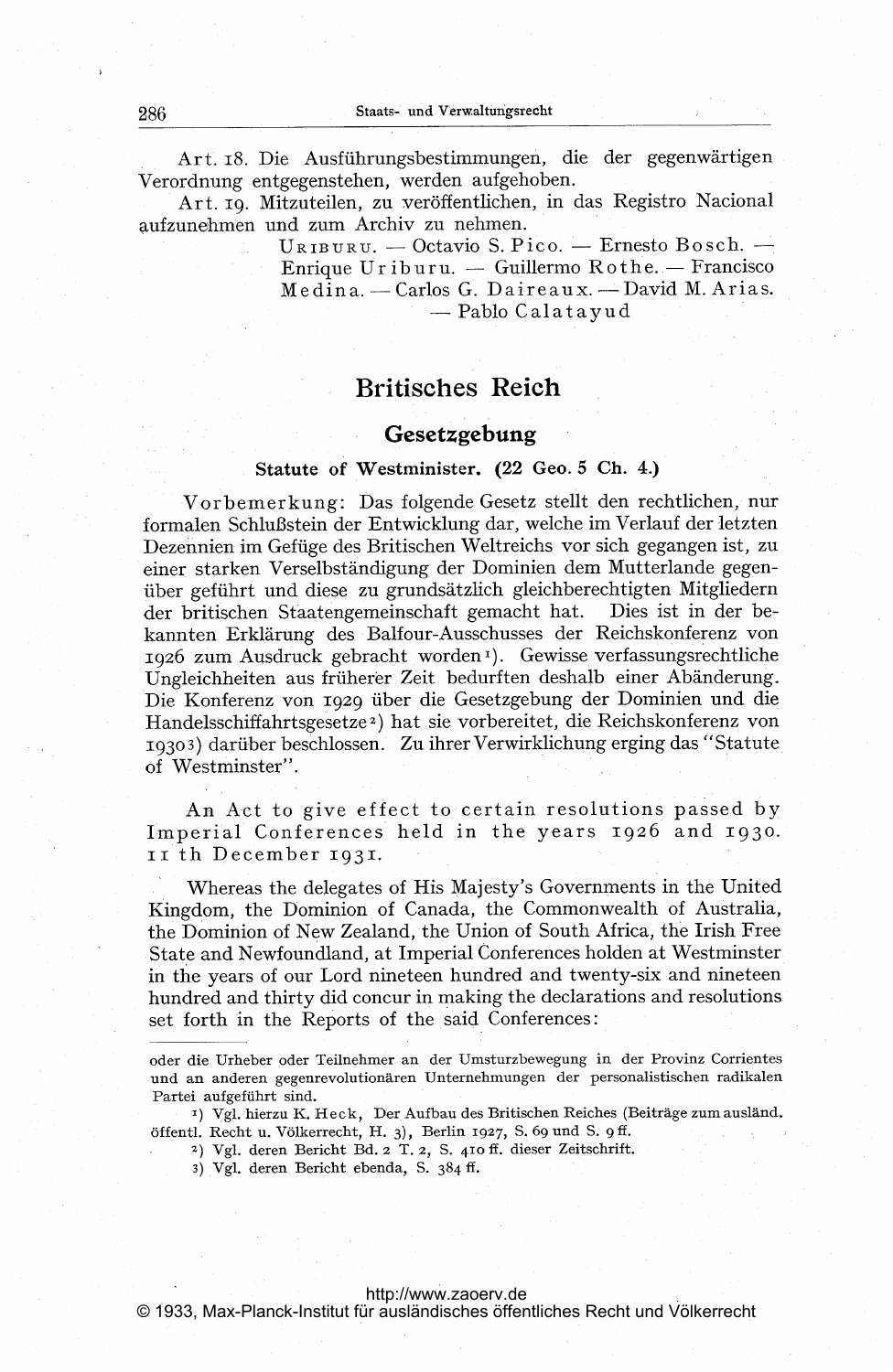And whereas it is meet and proper to set out by way of preamble to this Act that, inasmuch as the Crown is the symbol of the free association of the members of the British Commonwealth of Nations, and as they are united by <sup>a</sup> common allegiance to the Crown, it would be in accord with the established constitutional position of all the members of the Commonwealth in relation to one another that any alteration in the law touching the Succession to the Throne or the Royal Style and Titles shall hereafter require the assent as well of the Parliaments of all the Dominions as of the Parliament of the United Kingdom:

And whereas it is in accord with the established constitutional position that no law hereafter made by the Parliament of the United Kingdom shall extend to any of the said Dominions as part of the law of that Dominion otherwise than at the request and with the'consent of that Dominion:

And whereas it is necessary for the ratifying, confirming and establishing of certain of the said declarations and resolutions of the said. Conferences that <sup>a</sup> law be made and enacted in due form by authority of the Parliament of the United Kingdom:

And whereas the Dominion of Canada, the Commonwealth of Australia, the Dominion of New Zealand, the Union of South Africa, the Irish Free State and Newfoundland have severally requested and consented to the submission of a measure to the Parliament of the United Kingdom for making such provision with regard to the matters aforesaid as is hereafter in this Act contained:

Now, therefore, be it enacted by the King's most Excellent Majesty by and with the advice and consent of the Lords Spiritual and Temporal, and Commons, in this present Parliament assembled, and by the authority of the same, as follows:-

I. In this Act the expression "Dominion" means any of the following Meaning of Dominions, that is to say, the Dominion of Canada, the Commonwealth "Dominion" of Australia, the Dominion of New Zealand, the Union of South Africa, the Irish Free State and Newfoundland.

2.-(1) The Colonial Laws Validity Act, 1865, shall not apply to Validity of any law made after the commencement of this Act by the Parliament laws made by Parlia-<br>of a Dominion.

(2) No, law and no provision of any law made after the commen- Dominion. cement of this Act by the Parliament of a Dominion shall be void or  $28 \& 29$  Vict. inoperative on the ground that it is repugnant to the law of England, or to the provisions of any existing or future Act of Parliament of the United Kingdom, or to any order, rule or regulation made under any such Act, and the powers of the Parliament of <sup>a</sup> Dominion shall include the power to repeal or amend any such Act, order, rule or regulation in so far as the same is part of the law of the Dominion.

3- It is hereby declared and enacted that the Parliament of a Power of Dominion has full power to make laws having extra-territorial operation. Parliament of

legislate  $\,$ extra-terri-

 $20^*$  torially.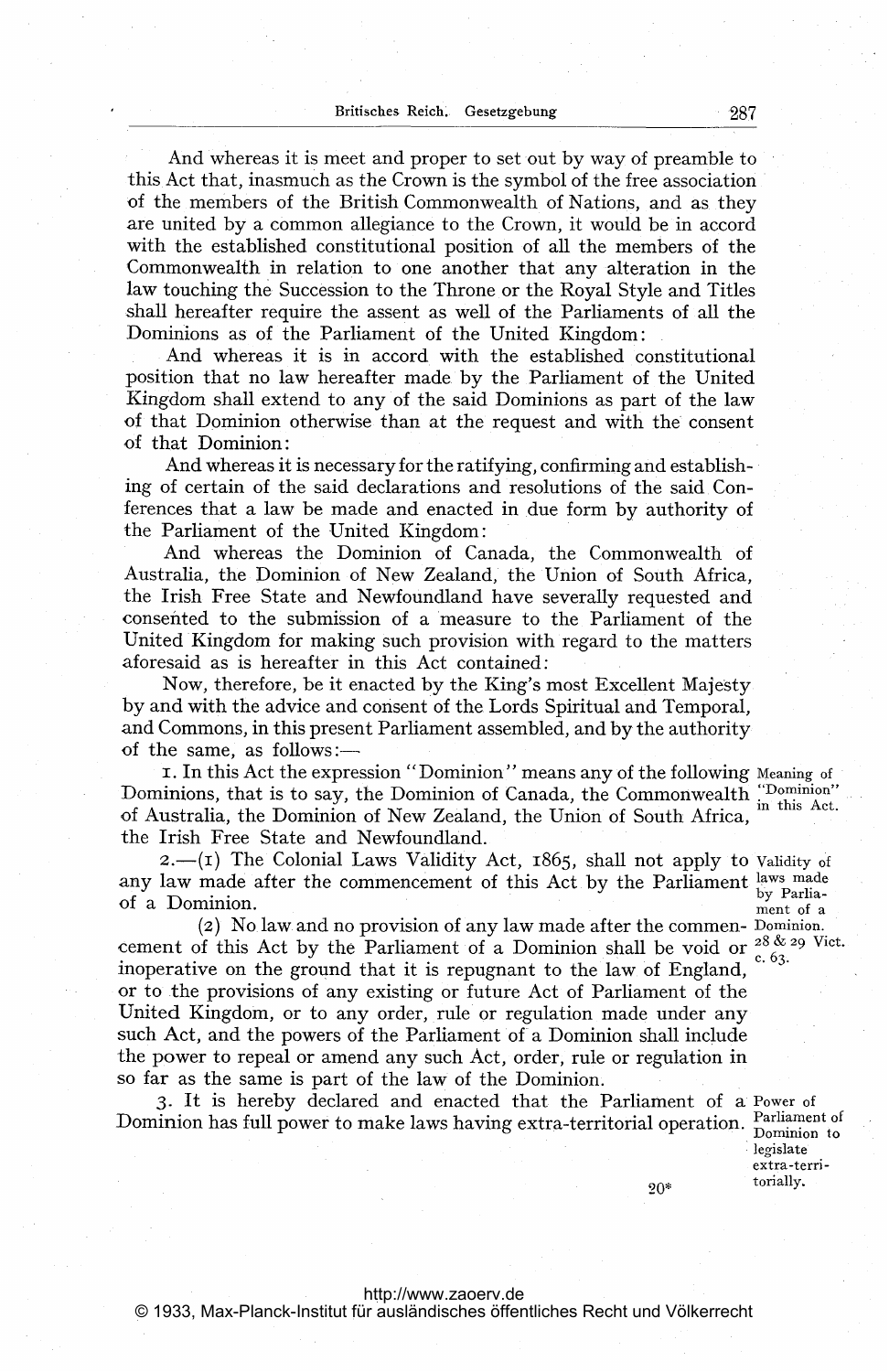except by c. 6o.

Parliament of 4. No Act of Parliament of the United Kingdom passed after the United King-<br>United King-<br>United King- commencement of this Act shall extend, or be deemed to extend, to a<br>legislate for Dominion as part of the legislate for Dominion as part of the law of that Dominion, unless it is expressly Dominion declared in that Act that that Dominion has requested, and consented

 $\frac{c_1}{c_2}$  (to, the enactment thereof.<br>Powers of  $\frac{c_1}{c_2}$ . Without prejudice to the generality of the foregoing provisions Powers of 5. Without prejudice to the generality of the foregoing provisions Dominion<br>Dominion of this Act, sections seven hundred and thirty-five and seven hundred<br>Parliaments in relation and thirty-six of the Merchant Shipping Act, 1894, shall be construed as to merchant though reference therein to the Legislature of a British possession did<br>shipping. not include reference to the Parliament of a Dominion supping.  $57 \& 58$  Vict. not include reference to the Parliament of a Dominion.

Powers of 6. Without prejudice to the generality of the foregoing provisions Dominion and the continue of the Colonial Courts of Admiralty Act, 1800 Parliaments of this Act, section four of the Colonial Courts of Admiralty Act, 18go in relation (which requires certain laws to be reserved for the signification of His to Courts of Majesty's pleasure or to contain <sup>a</sup> suspending clause), and so much of Admiralty. section seven of that Act as requires the approval of His Majesty in <sup>53</sup> & <sup>54</sup> Vict.  $\tilde{c}$ . 27. Council to any rules of Court for regulating the practice and procedure of a Colonial Court of Admiralty, shall cease to have effect in any Dominion as from the commencement of this Act.

Saving for  $7.$  (1) Nothing in this Act shall be deemed to apply to the repeal, British North America Acts. 1867 to British North amendment or alteration of the British North America Acts, 1867 to America America<br>Acts and ap- 1930, or any order, rule or regulation made thereunder.

plication of (2) The provisions of section two of this Act shall extend to the Act to laws made by any of the Provinces of Canada and to the powers of the Canada. legislatures of such Provinces.

(3) The powers conferred by this Act upon the Parliament of Canada or upon the legislatures of the Provinces shall be restricted to the enactment of laws in relation to matters within the competence of the Parliament of Canada or of any of the legislatures of the Provinces respectively.

Saving for 8. Nothing in this Act shall be deemed to confer any power to Constitution argues and conference of the Constitution Act of the Common-Constitution repeal or alter the Constitution or the Constitution Act of the Common- Acts of Australiaand wealth of Australia or the Constitution Act of the Dominion of New NewZealand. Zealand otherwise than in accordance with the law existing before the commencement of this Act.

Saving with 9. $-(1)$  Nothing in this Act shall be deemed to authorise the Parliarespect to ment of the Commonwealth of Australia to make laws on any matter States of the Commonwealth of the States of Australia not being a matter Australia. within the authority of the States of Australia, not being a matter within the authority of the Parliament or Government of the Commonwealth of Australia.

(2) Nothing in this Act shall be deemed to require the concurrence of the Parliament or Government of the Commonwealth of Australia, in any law made by the Parliament of the United Kingdom with respect to any matter within the authority of the States of Australia, not being a matter within the authority of the Parliament or Government of the Commonwealth of Australia, in any case where it would have been in accordance with the constitutional practice existing before the commen-

[http://www.zaoerv.de](commen-http://www.zaoerv.de)

© 1933, Max-Planck-Institut für ausländisches öffentliches Recht und Völkerrecht